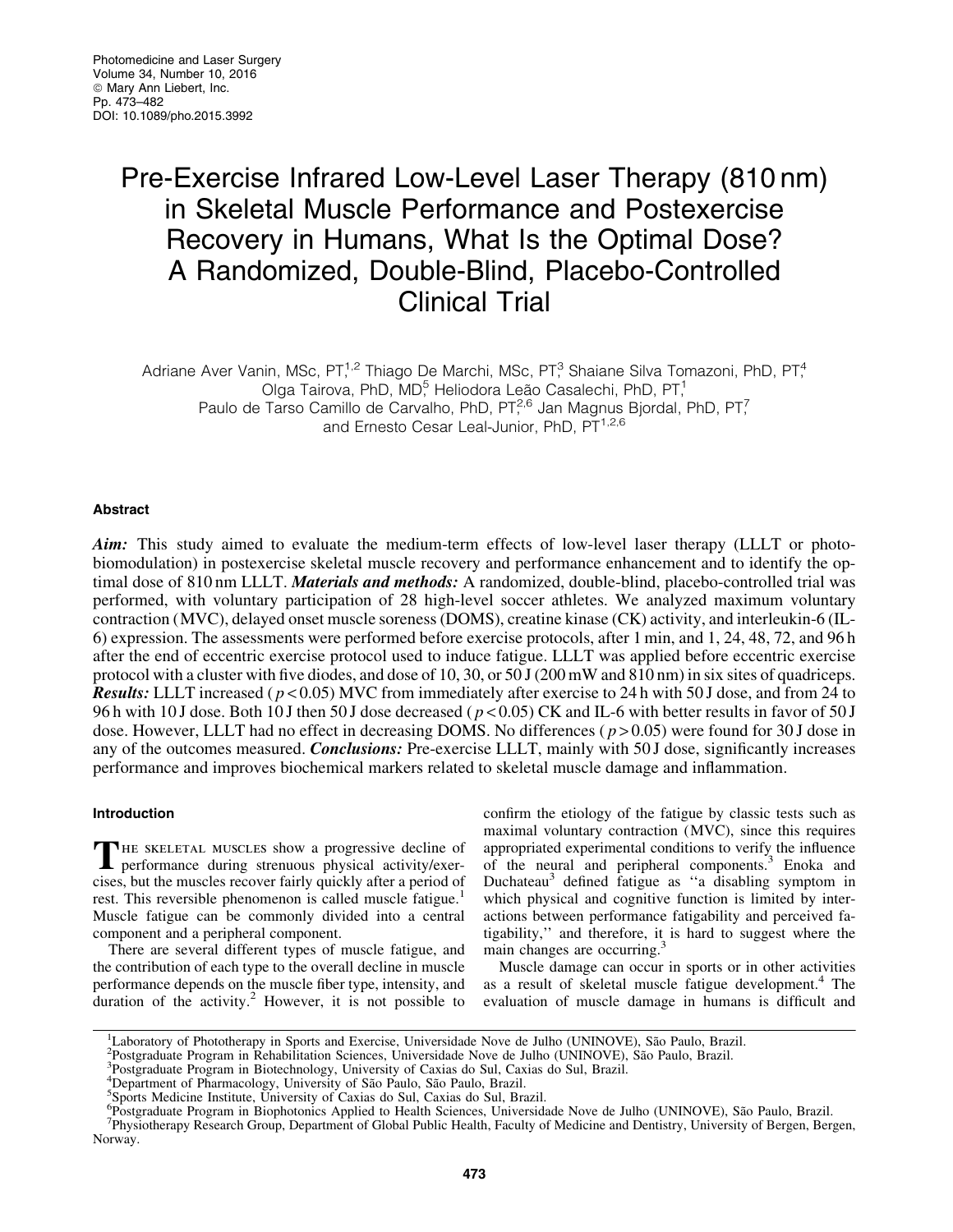complex. Direct analysis is possible only through muscle biopsy or magnetic resonance imaging; however, both methods are expensive and have questionable diagnostic accuracy.<sup>5</sup> The monitoring of serum activity of skeletal muscle enzymes is currently widely used to assess muscle damage.<sup>6</sup> The most common changes in protein and enzyme activity after exercises are creatine kinase (CK), lactate dehydrogenase, aspartate transaminase, and myoglobin.<sup>7</sup> However, the plasmatic activity of CK appears to be the best indicator of exercise intensity and the effects on muscle tissue.<sup>8</sup>

High-intensity and repetitive skeletal muscle contractions can also induce a protective inflammatory response, which is normally related to skeletal muscle damage.<sup>9–11</sup> The initiation of primary muscle damage induced by exercise may be fatiguing but is not painful. However, the ensuing inflammatory response leads to delayed onset muscle soreness (DOMS) beginning 8-24 h after the damage is initiated.<sup>12,13</sup> Primary muscle tissue damage promotes infiltration by inflammatory cells, which in conjunction with local muscle, endothelial, and satellite cells, produce an array of cytokines to regulate the inflammatory process, including tumor necrosis factor- $\alpha$  (TNF- $\alpha$ ), interleukin (IL)-1 $\beta$ , and IL-6.<sup>13–15</sup>

Currently, there are many therapeutic modalities used after sports activities to improve skeletal muscle recovery. The most commonly modalities used are as follows: active recovery,<sup>4,16–18</sup> cryotherapy,<sup>4,19,20</sup> massage,<sup>17,21</sup> contrast heat therapy (use of hot and cold water immersion),  $22,23$  hydrotherapy,  $24$ stretching,<sup>25</sup> and electrostimulation.<sup>26</sup> However, the scientific evidence behind these modalities is limited.

It has been hypothesized that low-level laser therapy (LLLT) promotes tissue regeneration, reduces inflammation, and relieves pain.27 Skeletal muscle fatigue and recovery is a novel area of research in LLLT. Recent studies of our research group with LLLT and light emitting diode therapy have shown positive results delaying skeletal muscle fatigue in both animals and humans and improving the status of biochemical markers related to skeletal muscle recovery when these therapies were applied before exercise.28–35 Despite positive effects observed, several factors still remain unknown, such as mechanisms, optimal dose, effects in long-duration exercises, and long-term effects in skeletal muscle recovery.<sup>3</sup>

It is known that LLLT has a biphasic dose–response pattern, which follows the Arndt–Schulz Law. Biostimulatory effects can be achieved using doses within a dose range, also known as therapeutic window. Inhibitory effects are observed when doses above this therapeutic window are used, and in the same way, no effects are observed when doses below the therapeutic window are used. Therefore, the establishment of optimal doses and therapeutic windows for different pathologies and conditions becomes crucial for optimization of LLLT. With this perspective in mind, the aim of this study was to identify the optimal dose for preexercise irradiation with LLLT looking for performance enhancement and improvement of postexercise recovery, through functional and biochemical markers related to muscle damage.

## Materials and Methods

## Study design and ethics statement

A double-blind, placebo-controlled, randomized clinical trial was carried out in two phases. The study was conducted in the Laboratory of Phototherapy in Sports and Exercise at Universidade Nove de Julho in the city of São Paulo, Brazil. The project has received approval from the Research Ethics Committee of University Nove de Julho (Protocol No. 397774/2011). The protocol for this study is registered with the Protocol Registry System (clinicaltrials.gov; NCT01844271).

# Characterization of sample

Twenty-eight male professional soccer athletes from the same team participated in the study. They had an average age of  $18.81 \pm 0.80$  years old, height of  $172.94 \pm 4.48$  cm, and body weight of  $63.58 \pm 4.46$  kg. The decision to recruit volunteers from the same team was made to enhance the homogeneity of the sample. Moreover, the tests for this study were performed with the athletes during preseason preparation. Therefore, the whole sample performed all procedures at the same physical activity level.

# Calculation of sample size

The sample size was calculated based on a previous study carried out in same research field,<sup>36</sup> in which a similar experimental model and exercise protocol were employed. The sample size calculation considered a  $\beta$  of 20% and  $\alpha$  of 5%. We used as reference for this calculation the study performed by Baroni et al., $36$  where LLLT led to the postexercise recovery of CK (muscle injury marker) to  $435.95 \pm$ 238.04 U/L, whereas placebo treatment led to an increase in CK to  $1327.58 \pm 949.82$  U/L. Using these parameters, a total of seven volunteers were needed for each of the four groups in study (total of 28 volunteers). The intention-totreat analysis was followed *a priori*. CONSORT flowchart summarizing experimental procedures and subjects is shown in Fig. 1.

# Inclusion criteria

The following inclusion criteria were used:

- Professional football athletes;
- $\bullet$ Age between 18 and 35 years;
- Male gender;
- $\bullet$  Minimum of 80% participation in team practice sessions;
- Light or intermediate skin color, following Von Luschan's chromatic scale<sup>37</sup>;
- $\bullet$  Agreement to participate through signed statement of informed consent.

## Exclusion criteria

Participants with the following were excluded from the study:

- History of musculoskeletal injury to hips or knees in the previous 2 months;
- Use of pharmacological agents or nutritional supplements;
- Smokers and alcoholics;
- Occurrence of musculoskeletal injury during the study;
- Any change in practice routine in relation to the rest of the team during the study.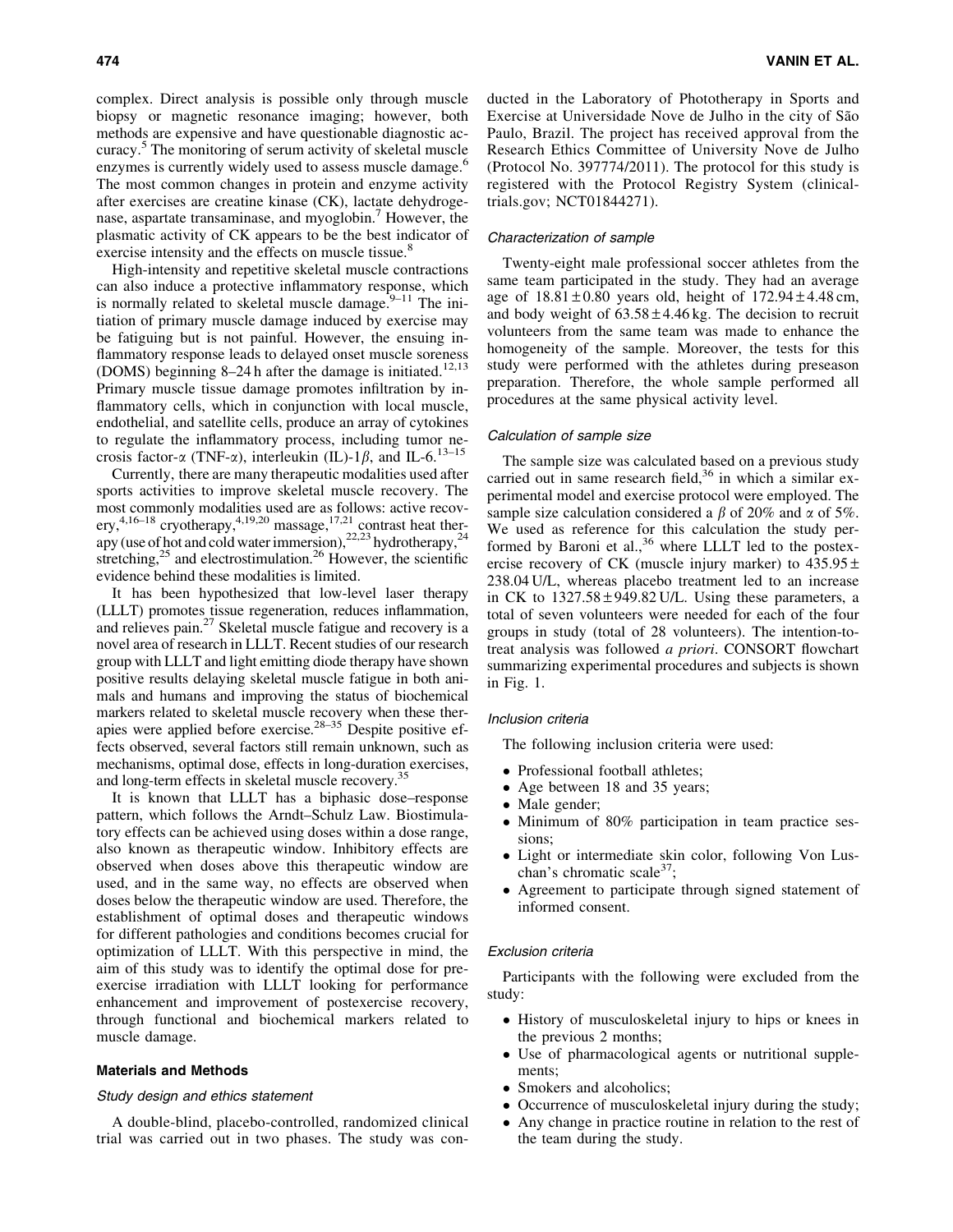

#### Composition of groups and randomization process

The volunteers were randomly allocated to four experimental groups  $(n=7$  per group) according to the LLLT dose. Randomization was carried out by a simple drawing of lots (A, B, C, or D). The laser unit emitted the same sound regardless of the programmed dose. Randomization labels were created using a randomization table at a central office, where a series of sealed, opaque, and numbered envelopes were used to ensure confidentiality. A participating researcher who programmed the laser device based on the randomization results conducted randomization. This researcher was instructed not to inform the participants or other researchers regarding the LLLT dose.

The researcher in charge of the administration of the LLLT was blinded to the dose applied to the volunteers, and therefore, one of the researchers involved in study programmed laser device unit according to randomization while another one performed the administration of the light therapy. Researchers who did not have knowledge about randomization performed the assessments and exercise protocol. Blinding was further maintained by the use of opaque goggles by the participants.

## Experimental protocol

Evaluations and informative procedures. Evaluations were carried out before and at the end of the isokinetic protocol by a researcher blinded to the LLLT dose and mode (placebo or active). The volunteers were then informed about the procedures and signed a statement of informed

consent in compliance with Resolution 196/96 of the Brazilian National Board of Health before the execution of the study.

Blood samples and biochemical analyses. Following the informative process and randomization, blood samples (10 mL) were taken from the antecubital vein before and 1 min after the eccentric contraction protocol. Blood samples were also collected 1, 24, 48, 72, and 96 h after the protocol. The samples were taken by a qualified nurse blinded to the allocation of the volunteers to the four experimental groups. One hour after collection, each sample was centrifuged at 3000 rpm for 20 min. Pipettes were used to transfer the serum to Eppendorf® tubes, which were stored at  $-80^{\circ}$ C until analysis.

Blood analysis involved the determination of CK activity as an indirect marker of muscle damage using spectrophotometry and specific reagent kits (Labtest<sup>®</sup>, São Paulo, Brazil); and IL-6 levels as inflammatory marker using ELISA method and specific reagents (BD, San Diego, CA). The researcher who performed analysis of biochemical markers was blinded to randomization and allocation of volunteers in experimental groups.

Evaluation of DOMS. DOMS was evaluated based on the pressure pain threshold using an analog algometer (Baseline<sup>®</sup>, Parma, Italy). This device consists of a rod with a rounded rubber tip coupled to a pressure (force) meter. The display presents values in pounds (lbs). As the surface of the rubber tip measures  $1 \text{ cm}^2$ , the reading is expressed in pounds per square centimeter (lbs/cm<sup>2</sup>). Values range from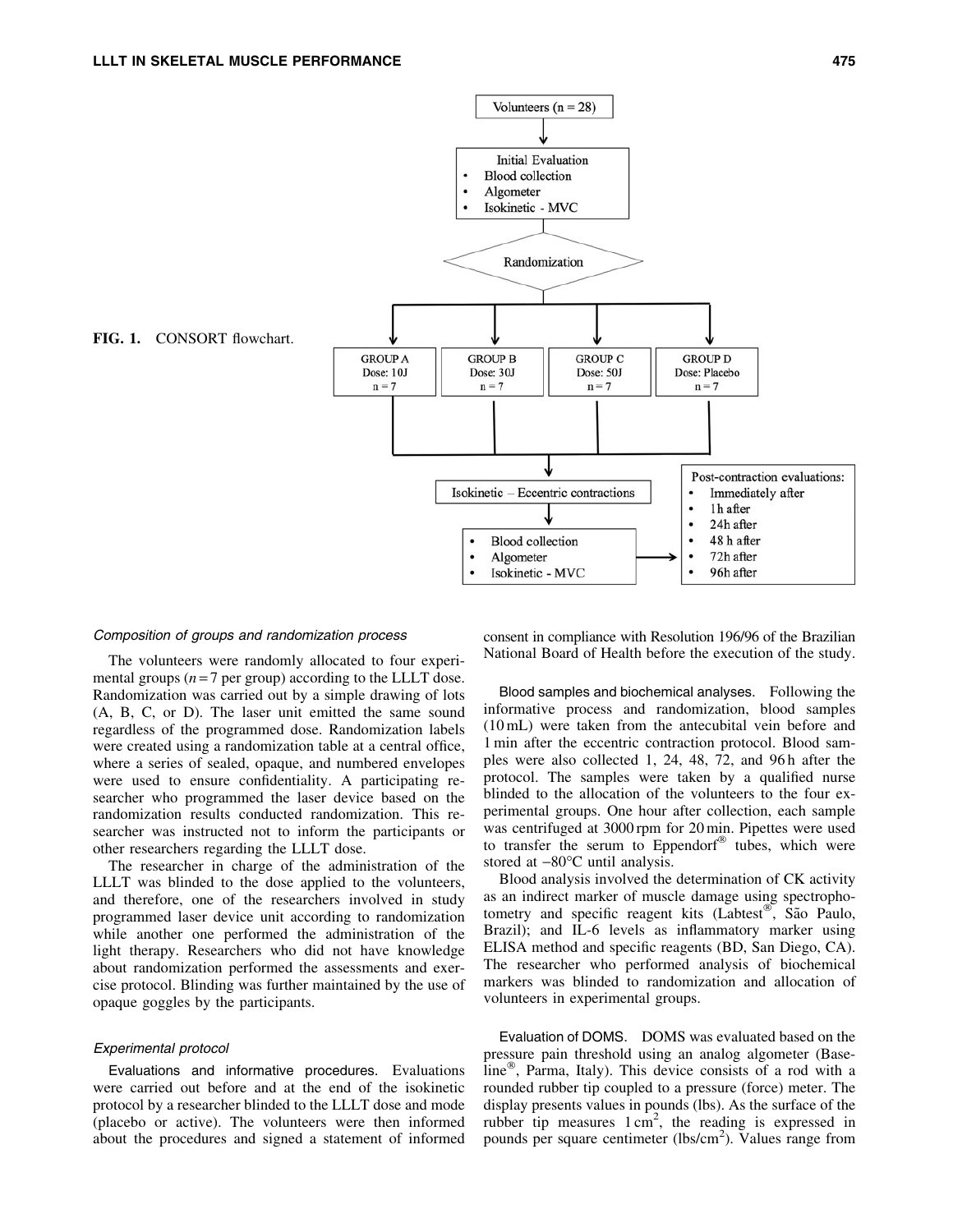0 to 100 lbs with a precision of 0.1 lbs. The most sensitive areas of the knee extensors (medial, lateral, and central) of the nondominant lower limb were located through palpation by an examiner blinded to the allocation of the volunteers to the different groups and were marked with a dermographic marker. The cylindrical end of the equipment was positioned perpendicularly to the demarcated area. Pressure was applied to the surface of the skin with a gradual increase in increments of 0.1 lbs.

The volunteers were instructed to say ''yes'' when the pressure exerted becomes painful. Three measures were taken with the algometer on the same demarcated point of the aforementioned muscle sites. The mean pressure pain threshold was determined from the three readings of each of the three sites and the mean values were used in the statistical analysis. Readings were taken before stretching and warm up, 1 min after the eccentric contraction protocol as well as 1, 24, 48, 72, and 96 h after the execution of the protocol.

To evaluate DOMS, we also used a visual analog scale (VAS) of 100 mm. VAS consisted in a 100 mm empty line with the word "no pain" on the left side (at the beginning of the line) and ''worst pain imaginable'' on the right side (at the end of the line). The line was always presented horizontally to the volunteers and they were asked to indicate the pain intensity in the line. After that, a researcher measured the distance between the beginning of the line until the volunteer indication, to quantify the pain intensity. The researcher who performed assessment of DOMS was blinded to randomization and allocation of volunteers in experimental groups.

Stretching and warm up. Before the isokinetic protocol, the volunteers performed three 60-sec sets of active stretching of the knee extensors of the nondominant lower limb. The volunteers then performed a warm-up exercise consisting of pedaling a stationary bike (Ibramed®, Porto Alegre, Brazil) at 100 rpm for 5 min without load.

Isometric protocol test: maximum voluntary contraction. An isokinetic dynamometer was used for the evaluation of muscle function and the execution of the exercise protocol. This instrument is currently considered the method with the greatest reliability for the measure of the musculoskeletal performance.

Immediately after the stretching and warm-up exercises, the MVC test was performed. For such, the volunteers sit on the seat of the isokinetic dynamometer (System 4; Biodex<sup>®</sup>, Shirley, NY) with an angle of  $100^{\circ}$  between the trunk and hip and the nondominant leg positioned with the knee at 60 $^{\circ}$ of flexion  $(0^{\circ}$  corresponds to complete knee extension) and attached to the seat of the dynamometer by straps. The dominant leg was positioned at  $100^{\circ}$  of hip flexion and was also attached to the seat by a strap. The volunteers were also attached to the seat of the dynamometer through the use of two straps crossing the trunk.

The volunteers were instructed to cross their arms over the trunk and the axis of the dynamometer was positioned parallel to the center of the knee. The MVC test consisted of three 5-sec isometric contractions of the knee extensors of the nondominant leg. The highest torque value of the three contractions (peak torque) was used for the statistical analysis. The choice of this parameter is due to the fact that this variable reflects the maximum generation of force by the muscle. Instructions on how to execute the test were given first and the volunteers received verbal encouragement during the execution of the test.

This test has demonstrated reliability and reproducibility in a previous studies carried out by our research group.<sup>36,38</sup> The MVC was performed also immediately (1 min) after the eccentric contraction protocol as well as 1, 24, 48, 72, and 96 h after the eccentric contraction protocol to evaluate postexercise muscle recovery. The researcher who performed assessment of MVC was blinded to randomization and allocation of volunteers in experimental groups.

Low-level laser therapy. A five-diode cluster laser device (manufactured by Thor Photomedicine®, London, United Kingdom) was used for LLLT. To ensure blinding, the device emitted the same sounds regardless of the programmed mode (active or placebo). The optical power was calibrated before irradiation in each volunteer using a Thorlabs thermal power meter (Model S322C; Thorlabs®, Newton, NJ).

LLLT was applied 2 min before the pre-exercise MVC test with the cluster in direct contact with the skin at six distinct sites of the knee extensor musculature of the nondominant limb (two medial, two lateral, and two central sites; Fig. 2). As the cluster has 5 diodes and 6 different sites were irradiated, a total of 30 points were irradiated in the musculature. The use of a cluster in this irradiation procedure is important since this allowed us to cover larger areas of irradiation. Based on the results of the randomization, the volunteers of the four experimental groups received the following doses:



FIG. 2. Sites of low-level laser therapy irradiation on quadriceps.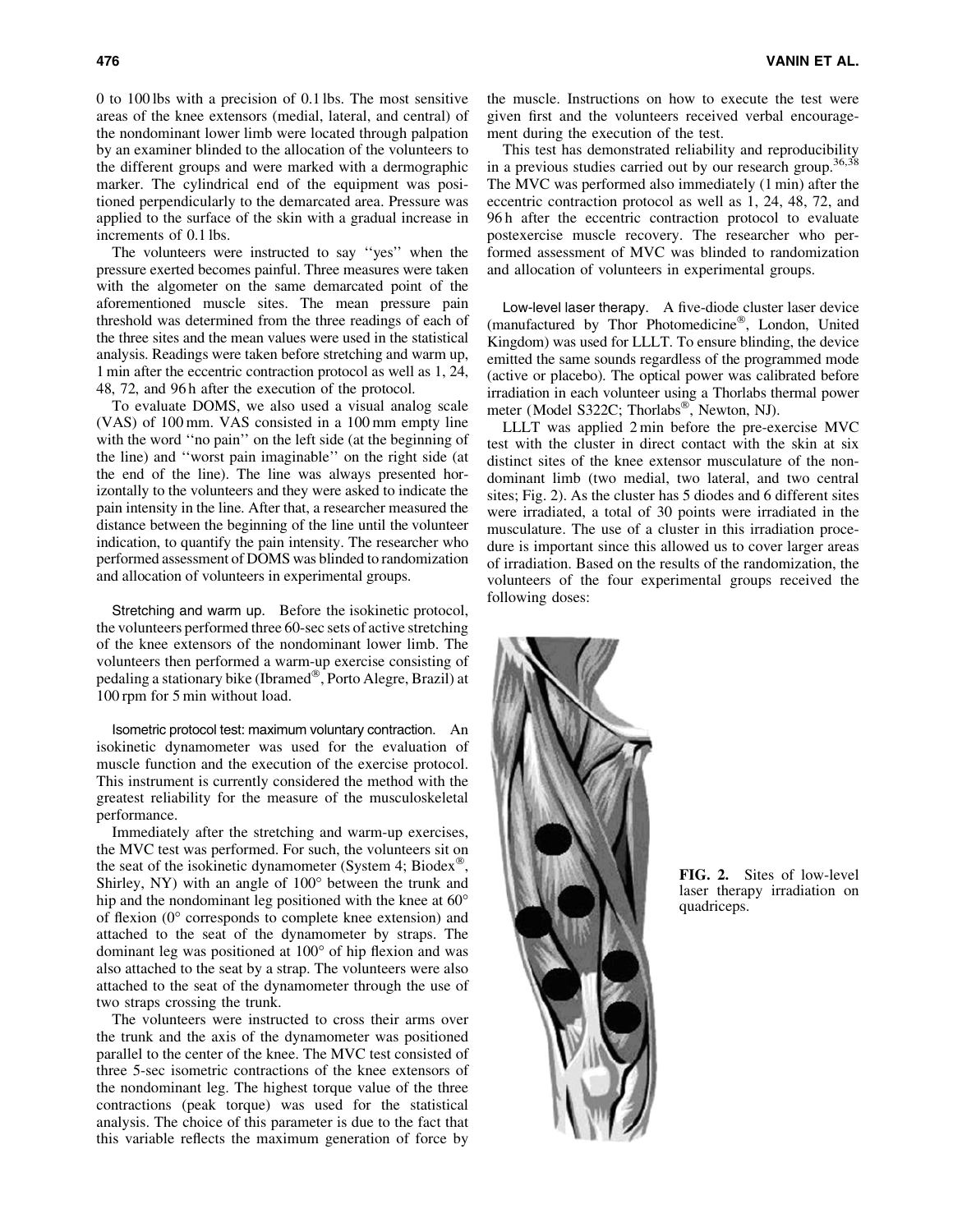- Group A—60 J of total irradiated energy on knee extensors (six sites in the muscle with a five-diode probe and 2 J/diode, 10 J in each site) with 10 sec of irradiation at each site (60 sec of total irradiation time);
- Group B—180 J of total irradiated energy on knee extensors (six sites in the muscle with a five-diode probe and 6 J/diode, 30 J in each site) with 30 sec of irradiation at each site (180 sec of total irradiation time);
- Group C—300 J of total irradiated energy on knee extensors (six sites in the muscle with a five-diode probe and 10 J/diode, 50 J in each site) with 50 sec of irradiation at each site (300 sec of total irradiation time);
- Group D—0 J of total irradiated energy on knee extensors (six sites in the muscle with a five-diode probe and 0 J/diode, 0 J in each site), with 20 sec of irradiation at each site, 120 sec of total time, but without effective irradiation.

The researcher who irradiated LLLT was blinded to randomization and allocation of volunteers in experimental groups. The irradiation sites are illustrated in Fig. 2 and the parameters for LLLT are shown in Table 1.

Isokinetic protocol: eccentric contractions. Precisely 3 min after the end of LLLT, the volunteers performed the eccentric contraction protocol, which consisted of 75 eccentric isokinetic contractions of the knee extensor musculature in the nondominant leg (5 sets of 15 repetitions, 30-sec rest interval between sets) at a velocity of  $60^{\circ} \text{.seg}^{-1}$  in both the eccentric and concentric movements with a  $60^\circ$  range of motion (between  $90^{\circ}$  and  $30^{\circ}$  of knee flexion). At each contraction, the dynamometer automatically (passively) positioned the knee at  $30^{\circ}$ ; the dynamometer then flexed the knee until reaching 90°.

The volunteers were instructed to resist against knee flexion movement imposed by the dynamometer with maximum force. Instructions on how to execute the maneuver were given first and the volunteers received verbal encouragement throughout the protocol. Volunteers performed five submaximal repetitions as familiarization procedure before tests. The dominant leg was determined by asking volunteers about the preferred leg to kick a ball, and then, tests were performed with the nonpreferred leg (non-

Table 1. Low-Level Laser Therapy Parameters

| Wavelength, nm                    | 810 (infrared)                 |
|-----------------------------------|--------------------------------|
| Number of diodes                  | 5.                             |
| Power output per diode, mW        | 200 (total of 1000)            |
| Power density per diode, $W/cm2$  | 5.495                          |
| Energy per diode, J               | 2, 6, or 10                    |
| Energy per site, J                | 10, 30, or 50                  |
| Energy density per diode, $J/cm2$ | 54.95, 164.84, 274.73          |
| Spot size, $cm^2$ —each diode     | 0.0364                         |
| Treatment time per point          | 10, 30, or 50                  |
| or site, sec                      |                                |
| Total treatment time, sec         | 60, 180, or 300                |
| Total energy delivered, J         | 60, 180, or 300                |
| Number of treated points/sites    | 30 points/6 sites              |
| Application mode                  | Probe held stationary in       |
|                                   | skin contact at a $90^{\circ}$ |
|                                   | angle with slight              |
|                                   | pressure                       |
|                                   |                                |

dominant). Despite the diversity of protocols proposed for the execution of eccentric exercises on isokinetic dynamometers, the protocol described here was chosen based on two previous studies carried out in the same research field, $36,38$  in which this protocol proved effective and reproducible for the exercise-induced muscle damage.

The researcher in charge to eccentric contractions protocol was blinded to randomization and allocation of volunteers in experimental groups.

## Statistical analysis

Data were first tested regarding normal distribution using the Shapiro–Wilk test and are expressed as mean and standard deviation since it has normal distribution. The ANOVA test with repeated measurements for the time factor was performed to test between-group differences (followed by Bonferroni *post hoc* test). The significance level was set at *p* < 0.05. Data in graphs are expressed as mean and standard error of the mean. The researcher who performed statistical analysis was blinded to randomization and allocation of volunteers in experimental groups. *A priori,* an intention to treat basis would be followed, however, it was not performed since there were not dropouts.

# **Results**

All athletes recruited completed all assessments performed in the study, and therefore, there were no dropouts. Table 2 shows all outcomes regarding functional aspects of performance and recovery that we observed in our study. As we can observe, there were no significant differences  $(p<0.05)$  between experimental groups regarding DOMS both in algometry and in VAS.

On the contrary, 10 J LLLT dose significantly increased  $(p<0.05)$  MVC compared to placebo both in absolute and in percentage values at 24, 48, 72, and 96 h. In addition, 50 J LLLT dose significantly increased  $(p<0.05)$  MVC compared to placebo both in absolute and in percentage values immediately after eccentric exercise protocol and at 1 and 24 h. Figures 3 and 4 show results regarding MVC in absolute and in percentage values.

Our CK analysis shows that 10 J LLLT dose significantly decreased ( $p < 0.05$ ) CK activity compared to both placebo and 30 J LLLT dose at 24, 48, 72, and 96 h after eccentric contractions protocol. Interestingly, 50 J LLLT dose significantly decreased  $(p<0.05)$  CK activity compared to both placebo and 30 J LLLT dose at 1, 24, 48, 72, and 96 h after eccentric contractions protocol. In contrast, 30 J LLLT dose did not show significant difference  $(p > 0.05)$  compared to placebo LLLT in all time points tested. Results regarding CK analysis are summarized in Fig. 5.

Regarding inflammation, 30 J LLLT dose significantly decreased  $(p<0.05)$  IL-6 levels compared to placebo immediately after eccentric exercise protocol and at 1, 24, 48, and 72 h. Similarly, 50 J LLLT dose significantly decreased  $(p<0.05)$  IL-6 levels compared to placebo at 1, 24, 48, and 72 h. However, only 10 J LLLT dose significantly decreased  $(p<0.05)$  IL-6 levels compared to placebo at all time points tested (immediately after eccentric exercise protocol, and at 1, 24, 48, 72, and 96 h). Figure 6 summarizes results regarding IL-6 levels.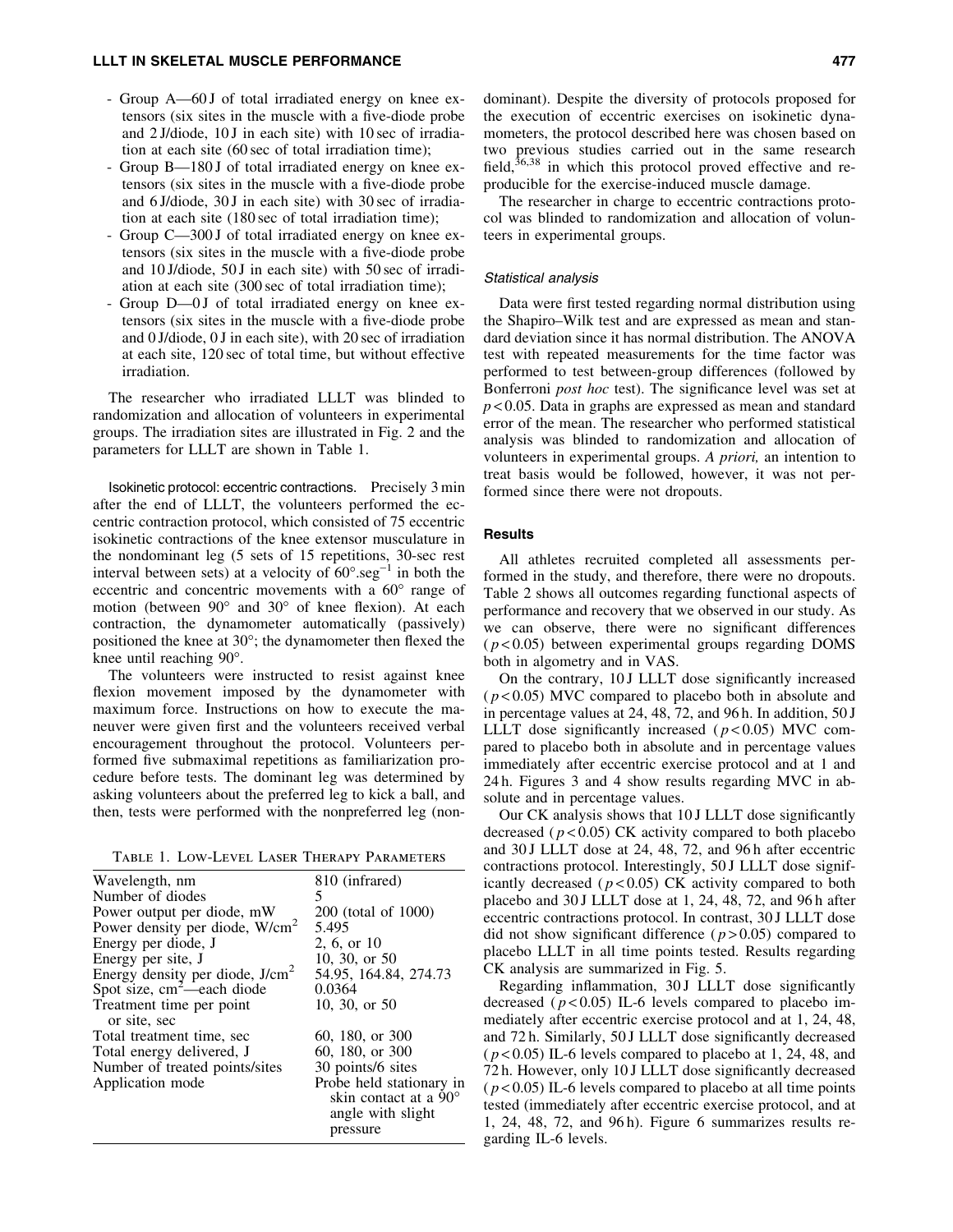|                           |                                                                                                                                                                               |                                                                                     |                                                                                                       |                                                                                                                 | TABLE 2. FUNCTIONAL MARKERS OF PERFORMANCE AND RECOVERY (MEAN ± SD)                                |                                                                                                                 |                                                                                                         |
|---------------------------|-------------------------------------------------------------------------------------------------------------------------------------------------------------------------------|-------------------------------------------------------------------------------------|-------------------------------------------------------------------------------------------------------|-----------------------------------------------------------------------------------------------------------------|----------------------------------------------------------------------------------------------------|-----------------------------------------------------------------------------------------------------------------|---------------------------------------------------------------------------------------------------------|
|                           | Pre                                                                                                                                                                           | Post                                                                                | $\mu$                                                                                                 | 24 h                                                                                                            | 48h                                                                                                | 72h                                                                                                             | 96 h                                                                                                    |
| Placebo<br>VAS, mm        | $0.00 \pm 0.00$<br>$0.00 \pm 0.00$                                                                                                                                            | $68.30 \pm 17.20$                                                                   | $\begin{array}{c} 21.39 \pm 20.31 \\ 32.17 \pm 19.92 \\ 58.00 \pm 14.80 \end{array}$                  | $\begin{array}{c} 45.00 \pm 30.20 \\ 41.66 \pm 32.50 \\ 46.00 \pm 20.70 \end{array}$                            | $\begin{array}{c} 25.00 \pm 13.80 \\ 26.66 \pm 30.11 \\ 46.00 \pm 24.10 \end{array}$               | $\begin{array}{c} 18.30 \pm 11.70 \\ 28.33 \pm 30.60 \\ 30.00 \pm 21.20 \end{array}$                            |                                                                                                         |
| $\frac{20}{50}$           | $0.00 \pm 0.00$<br>$0.00 \pm 0.00$                                                                                                                                            | $43.33 \pm 15.05$<br>$48.00 \pm 8.40$<br>$48.00 \pm 13.03$                          | $52.00 \pm 19.23$                                                                                     | $44.00 \pm 24.08$                                                                                               | $48.00 \pm 33.46$                                                                                  | $28.00 \pm 19.23$                                                                                               | $\begin{array}{c} 29.78 \pm 30.75 \\ 50.78 \pm 29.79 \\ 28.00 \pm 27.70 \\ 22.50 \pm 22.17 \end{array}$ |
| Algometry, Ibs<br>Placebo |                                                                                                                                                                               | $28.53 \pm 7.66$                                                                    |                                                                                                       |                                                                                                                 |                                                                                                    |                                                                                                                 |                                                                                                         |
| 50 <sub>J</sub>           | $\begin{array}{c} 30.00 \pm 5.52 \\ 27.85 \pm 29.78 \\ 28.67 \pm 5.28 \\ 24.13 \pm 12.21 \end{array}$                                                                         | $\begin{array}{c} 25.65 \pm 10.76 \\ 26.07 \pm 6.28 \\ 25.06 \pm 11.02 \end{array}$ | $\begin{array}{c} 27.06 \pm 10.64 \\ 24.38 \pm 5.73 \\ 20.00 \pm 1.20 \\ 25.13 \pm 11.17 \end{array}$ | $30.93 \pm 10.46$<br>$26.09 \pm 6.85$<br>$20.87 \pm 5.66$<br>$24.31 \pm 10.43$                                  | $31.26 \pm 12.86$<br>$29.62 \pm 11.34$<br>$25.53 \pm 4.05$<br>$26.60 \pm 8.98$                     | $33.40 \pm 11.98$<br>$27.90 \pm 8.13$<br>$31.13 \pm 6.88$<br>$29.60 \pm 12.44$                                  | $34.80 \pm 14.19$<br>$28.14 \pm 7.01$<br>$33.00 \pm 7.68$<br>$26.25 \pm 10.13$                          |
| MVC, N.m<br>Placebo       | $249.90 \pm 22.65$                                                                                                                                                            | $228.14 \pm 13.57$                                                                  |                                                                                                       |                                                                                                                 |                                                                                                    |                                                                                                                 |                                                                                                         |
|                           | $253.32 \pm 24.53$<br>246.79 ± 23.61<br>$249.78 \pm 15.71$                                                                                                                    | $259.04 \pm 19.43$ <sup>abd</sup><br>$226.67 \pm 15.35$<br>$220.83 \pm 24.00$       | $262.17 \pm 20.08^{ab}$<br>$213.86 \pm 29.00$<br>$238.41 \pm 10.00$<br>$215.91 \pm 6.36$              | $247.40 \pm 11.40$<br>$286.77 \pm 22.78$ <sup>ab</sup><br>$223.44 \pm 9.23$<br>$275.97 \pm 12.21$ <sup>ab</sup> | $249.72 \pm 28.28$<br>$294.31 \pm 21.75$ <sup>abc</sup><br>$242.11 \pm 7.90$<br>$261.92 \pm 27.32$ | $243.86 \pm 12.41$<br>$292.08 \pm 20.71$ <sup>ab</sup><br>$228.44 \pm 12.73$<br>$270.07 \pm 13.43$ <sup>b</sup> | $256.86 \pm 8.52$<br>305.57 ± 23.30 <sup>ab</sup><br>240.79 ± 18.72<br>281.22 ± 22.14 <sup>b</sup>      |
|                           | <sup>a</sup> Different of placebo ( $p < 0.05$ ).<br>Poifferent of 30 J ( $p < 0.05$ ).<br><sup>d</sup> Different of 10J ( $p < 0.05$ )<br>Different of 50 $J$ ( $p < 0.05$ ) |                                                                                     |                                                                                                       |                                                                                                                 |                                                                                                    |                                                                                                                 |                                                                                                         |



725

**go**n

FIG. 3. MVC in absolute values. Values are mean and error bars are SEM. <sup>a</sup>Different of placebo ( $p < 0.05$ ); <sup>b</sup>Different of 10 J ( $p < 0.05$ ); <sup>c</sup>Different of 30 J ( $p < 0.05$ ); determined by the position of 50 J ( $p < 0.05$ ). MVC maximum voluntary <sup>d</sup>Different of 50 J ( $p$  < 0.05). MVC, maximum voluntary contraction; SEM, standard error of the mean.

281

245

 $\tilde{\zeta}$ 

## Discussion

Peak Torque (N.m)

200

Post

Pre

MVC,

As far as we know, this is the first time that several LLLT doses with infrared 810 nm wavelength are tested in same experiment to evaluate effects on exercise performance and postexercise recovery in high-level athletes. We decided to evaluate three different doses to help establish a ''therapeutic window'' for LLLT in performance and recovery enhancement.

We choose to irradiate muscles before exercise, since several studies have shown that when pre-exercise LLLT is used, it has ergogenic effects and protects muscles against damage. Recently, a systematic review with meta-analysis has stated the same in its conclusions.<sup>35</sup>

Interestingly, two doses tested (10 and 50 J) showed significant results in improvement of MVC, but at different times. Dose 10 J resulted in a significant increase in muscle strength compared to the placebo group from 24 to 96 h after eccentric contractions protocol, and dose of 50 J resulted in a significant increase in muscle strength compared to placebo group from immediately postexercise to 24 h after eccentric contractions protocol. However, 30 J dose does not show any significant effect. We believe that different doses



**FIG. 4.** MVC in percentage values. Values are mean and error bars are SEM. <sup>a</sup>Different of placebo  $(p<0.05)$ ; <sup>b</sup>Different of 10 J ( $p < 0.05$ ); <sup>c</sup>Different of 30 J ( $p < 0.05$ );<br><sup>d</sup>Different of 50 J ( $p < 0.05$ ) <sup>d</sup>Different of 50 J ( $p < 0.05$ ).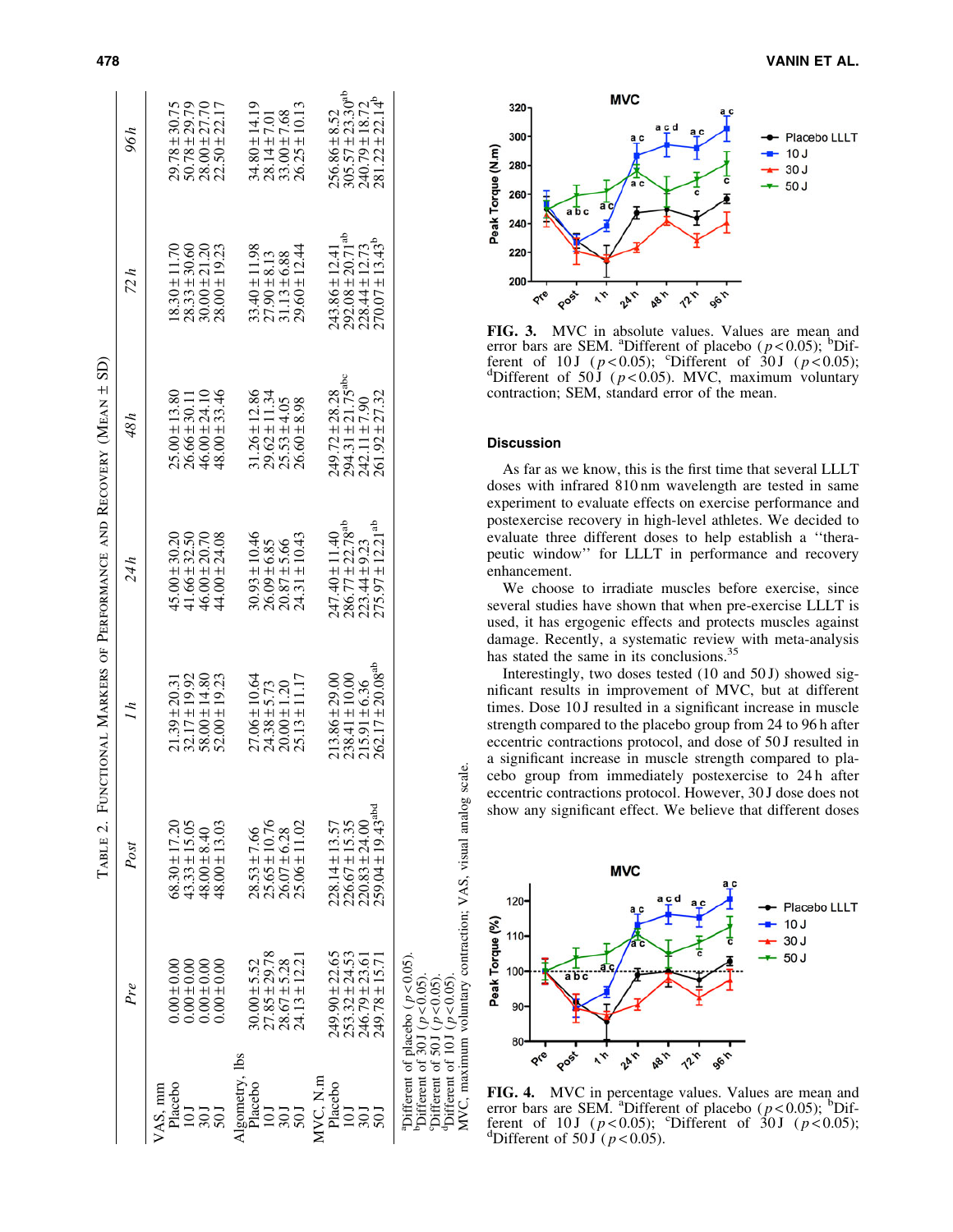

FIG. 5. CK activity. Values are mean and error bars are SEM. <sup>a</sup>Different of placebo  $(p<0.05)$ ; <sup>b</sup>Different of 10 J ( $p$ <0.05); <sup>c</sup>Different of 30 J ( $p$ <0.05); <sup>d</sup>Different of 50 J  $(p<0.05)$ . CK, creatine kinase.

used in our study can lead to different time-windows (which can explain the immediate and delayed responses promoted by different doses) and/or different mechanisms of action. However, these points warrant further investigation.

These results could be very helpful thinking about sports modalities, for instance, in sports, such as swimming, judo, and short-distance running, an immediate or short-term recovery is required, and therefore, 50 J dose would be the best dose to be used in athletes. On the contrary, in sports, such as football, basketball, and volleyball, the mediumterm recovery (from 48 to 96 h) is needed, and therefore, the best dose to be used would be 10 J. Curiously, our results regarding MVC are very different than those observed by Baroni et al.<sup>36</sup> Authors used an 810 nm LLLT, 200 mW, and only tested a single dose of 30 J with the same other parameters (power density, energy density and irradiation time) used in the current study; however, they observed a significant improvement in muscle performance immediately after and at 24 and 48 h after exercise.

Antonialli et al. $38$  also tested the same three doses we tested (10, 30, and 50J) but using a different device that simultaneously uses different light sources and wavelengths (super-pulsed laser of 905 nm, red LED of 640 nm, and infrared LED of 875). Untrained volunteers were recruited and



**FIG. 6.** IL-6 levels. Values are mean and error bars are SEM. <sup>a</sup>Different of placebo ( $p < 0.05$ ); <sup>b</sup>Different of 30 J ( $p < 0.05$ ); <sup>d</sup>Different of 50 J ( *p* < 0.05). IL-6, interleukin-6.

it was found that there were better results regarding MVC enhancement, decrease in DOMS, and decrease in CK activity with 30 J dose applied per site before exercise.

This difference could be related to some aspects such as the sample selected, high-level male football athletes versus healthy male volunteers (nonathletes),  $36,38$  or the device used, single wavelength versus multiple wavelengths.<sup>38</sup> However, further studies are also needed to investigate these aspects.

Our results also show that 10 and 50 J doses significantly decreased CK activity, with best results in favor of 50 J. However, 30 J dose again showed no effect compared to placebo. LLLT also decreased the serum CK in the study performed by Dos Reis et al.<sup>39</sup> The effect was more pronounced when LLLT was applied after the fatigue protocol used by authors. They recruited professional football players, but the device and parameters used were very different from those chosen in our study. Furthermore, the irradiation time used by Dos Reis et al.<sup>39</sup> was very limited (10 sec) to achieve significant effects for LLLT before and/or after exercise.

Also, our results are very different than those observed by Baroni et al.,<sup>36</sup> and we believe that this difference may be due subjects' characteristics (high-level athletes vs. nonathletes). It is known that athletes normally present different plasma CK activities than nontrained individuals<sup>40</sup> and that postexercise CK activity also increases differently in athletes compared to nontrained subjects, $41$  which could explain this difference in results regarding CK compared with the results of Baroni et al. $36$ 

Interestingly, all doses tested significantly decreased IL-6 expression. This result is in line with previous studies performed by our research group,  $31,34$  where we observed that pre-exercise phototherapy significantly decreased c-reactive protein levels. Over the years, several animal and human trials have shown that LLLT with both red and infrared wavelengths has modulatory effects on inflammatory marker release (PGE<sub>2</sub>, TNF- $\alpha$ , IL-1 $\beta$ , plasminogen activator)<sup>42</sup> and several phases of the inflammatory process itself (edema, hemorrhagic formation, necrosis, neutrophil cell influx) and leukocyte activity (macrophages, lymphocytes, neutrophils).43–47 This includes inhibition of the NF-kappa path $w$ <sub>48</sub> and modulation of inducible nitric oxide synthase.<sup>49</sup>

It is important to highlight that assessments performed in this study do not allow us to explore mechanisms of action nor if effects on performance enhancement are related to delayed central or peripheral fatigue. Therefore, to avoid overstatements or speculation on observed outcomes, we believe that these aspects should be investigated in further studies in this field.

Hayworth et al.<sup>50</sup> demonstrated that a single irradiation with LLLT is able to increase the cytochrome c-oxidase activity in intact skeletal muscle tissue 24 h after irradiation. In addition, authors demonstrated that there is a dose- and fiber-type-dependent increase in cytochrome c-oxidase in skeletal muscle fibers. It means that LLLT leads to upregulation of mitochondrial activity through increasing mitochondrial respiratory chain, which consequently increases ATP production into muscle cells and decreases oxidative stress and reactive oxygen species production. These effects can explain the mechanism through LLLT enhances performance and protects skeletal muscle against damage and inflammation.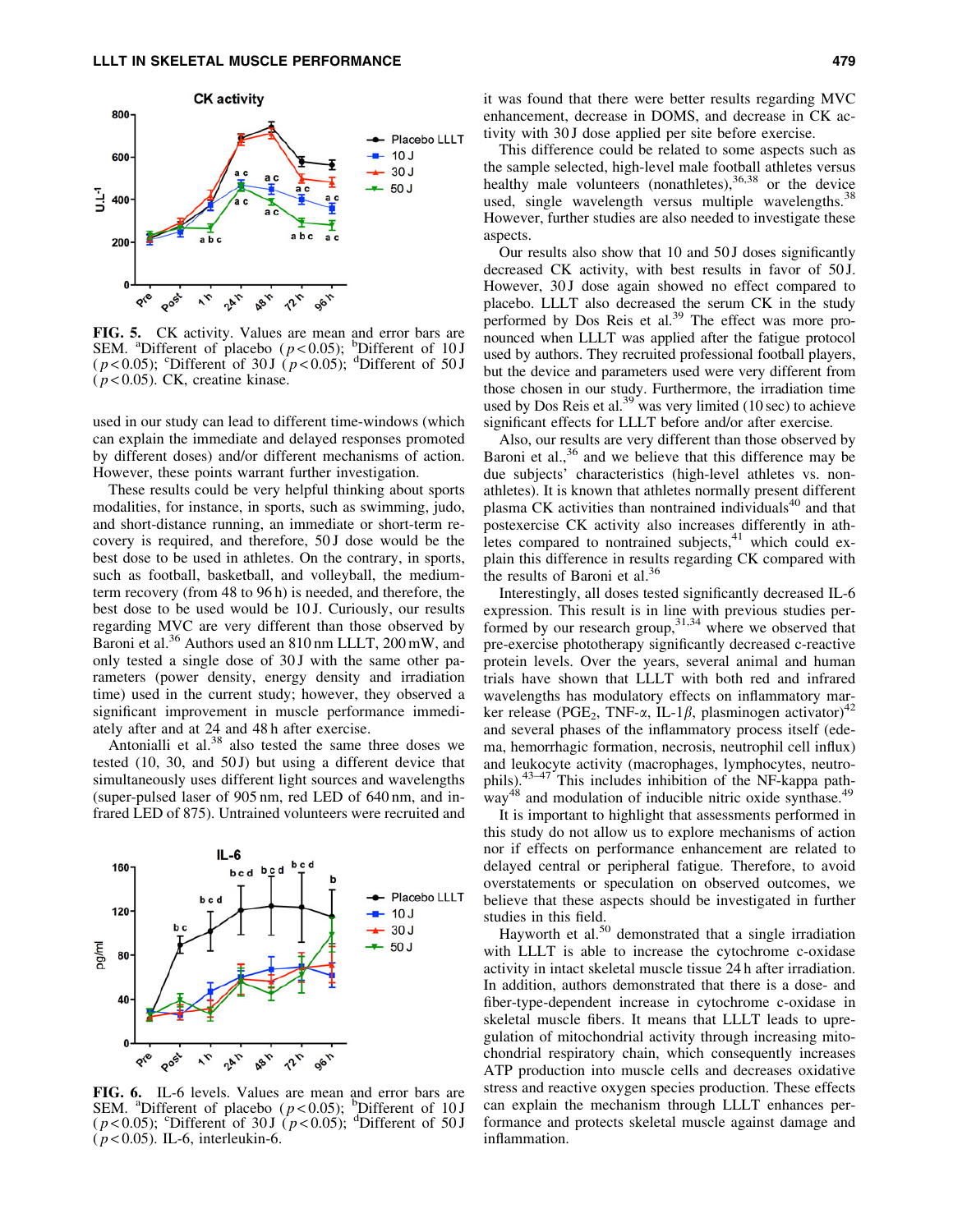Very recently, Albuquerque-Pontes et al.<sup>51</sup> investigated the effects of different doses  $(1, 3, 4, 10 J)$  and wavelengths (660, 830, and 905 nm) in cytochrome c oxidase activity in intact skeletal muscle. They concluded that parameters which increased the cytochrome-c oxidase were mainly 660 nm at 1 J, 830 nm at 3 J, and 905 nm at 1 J. The increase in cytochrome-c oxidase was observed from 5 min up to 24 h after irradiation, depending upon irradiation parameters used. This demonstrates that phototherapy can be used in different time-windows between irradiation and beginning of muscular activity, and it is dependent of wavelengths and doses used.

This agrees with the previous observation by Santos et al.,52 who observed that ergogenic and protective effects of LLLT on skeletal muscle are also dependent of wavelengths and doses used. These results help us to elucidate how pre-exercise phototherapy improves performance, 35,38,53,54 delays fatigue development, and can protect muscle against damage even in difficult diseases such as muscular dystrophies.<sup>5</sup>

Despite positive results observed in muscle strength and biochemical markers of muscle damage and inflammation, none of LLLT doses tested showed significant results in decreasing DOMS. Interestingly, the same was observed in a previous study using the same device and single wavelength.<sup>36</sup> In contrast, the combination of multiple wavelengths showed positive results in decreasing DOMS.<sup>38</sup> Therefore, the effect of LLLT with single wavelength on DOMS is still an open issue and deserves further investigation.

## **Conclusions**

Pre-exercise LLLT significantly increases performance and improves biochemical markers related to skeletal muscle damage and inflammation. Better results were observed with 10 and 50 J doses. The overall analysis of results shows that better results are reached with 50 J dose.

#### Acknowledgments

Professor Ernesto Cesar Pinto Leal-Junior thanks the São Paulo Research Foundation—FAPESP (Grant No. 2010/ 52404-0) and the Brazilian Council of Science and Technology Development—CNPq (Grants No. 472062/2013-1 and 307717/2014-3). A.A.V. thanks the Sao Paulo Research Foundation—FAPESP master degree scholarship (Grant No. 2012/02442-8) and PhD scholarship (Grant No. 2013/ 19355-3). The funders had no role in the study design, data collection and analysis, decision to publish, or preparation of the article.

## Author Disclosure Statement

Professor Ernesto Cesar Pinto Leal-Junior receives research support from Multi Radiance Medical (Solon, OH), a laser device manufacturer. Multi Radiance Medical had no role in the planning of this study, and the laser device used was not theirs. They had no influence on study design, data collection and analysis, decision to publish, or preparation of the article. The remaining authors declare that they have no conflict of interests.

# **References**

- 1. Allen DG, Lamb GD, Westerblad H. Skeletal muscle fatigue: cellular mechansims. Physiol Rev 2008;88:287–332.
- 2. Lamb GD, Stephenson DG, Bangsbo J, Juel C. Point:- Counterpoint series: lactic acid accumulation is an advantage/disadvantage during muscle activity. J Appl Physiol 2006;100:1410–1414.
- 3. Enoka RM, Duchateau J. Translating fatigue to human performance. Med Sci Sports Exerc 2016. DOI: 10.1249/ MSS.0000000000000929 [Epub ahead of print].
- 4. Cheung K, Hume P, Maxwell L. Delayed onset muscle soreness: treatment strategies and performance factors. Sports Med 2003;33:145–164.
- 5. Clarkson PM, Hubal MJ. Exercise-induced muscle damage. Am J Phys Med Rehabil 2002;81:S52–S69.
- 6. Szumilak D, Sulowicz W, Walatek B. Rhabdomyolysis: clinical features, causes, complications and treatment. Przegl Lek 1998;55:274–279.
- 7. Sayers SP, Clarkson PM. Short-term immobilization after eccentric exercise. Part II: creatine kinase and myoglobin. Med Sci Sports Exerc 2003;35:762–768.
- 8. Chevion S, Moran DS, Heled Y, et al. Plasma antioxidant status and cell injury after severe physical exercise. Proc Natl Acad Sci U S A 2003;100:5119–5123.
- 9. Peake JM, Nosaka K, Suzuki K. Characterization of inflammatory responses to eccentric exercise in humans. Exerc Immunol Rev 2005;11:64–85.
- 10. Peake JM, Nosaka K, Muthalib M, Suzuki K. Systemic inflammatory responses to maximal versus submaximal lengthening contractions of the elbow flexors. Exerc Immunol Rev 2006;12:72–85.
- 11. Malm C. Exercise-induced muscle damage and inflammation: fact or fiction? Acta Physiol Scand 2001;171:233–239.
- 12. Miles MP, Clarkson PM. Exercise-induced muscle pain, soreness, and cramps. J Sports Med Phys Fitness 1994;34: 203–216.
- 13. Miles MP, Pearson SD, Andring JM, Kidd JR, Volpe SL. Effect of carbohydrate intake during recovery from eccentric exercise on interleukin-6 and muscle damage markers. Int J Sport Nutr Exerc Metab 2007;17:507–520.
- 14. Pedersen BK, Steensberg A, Schjerling P. Muscle-derived interleukin-6: possible biological effects. J Physiol 2001; 536:329–337.
- 15. Tomiya A, Aizawa T, Nagatomi R, Sensui H, Kokubun S. Myofibers express IL-6 after eccentric exercise. Am J Sports Med 2004;32:503–508.
- 16. Ahmaidi S, Granier P, Taoutaou Z, Mercier J, Dubouchaud H, Prefaut C. Effects of active recovery on plasma lactate and anaerobic power following repeated intensive exercise. Med Sci Sports Exerc 1996;28:450–456.
- 17. Martin NA, Zoeller RF, Robertson RJ, Lephart SM. The comparative effects of sports massage, active recovery, and rest in promoting blood lactate clearance after supramaximal leg exercise. J Athl Train 1998;33:30–35.
- 18. Baldari C, Videira M, Madeira F, Sergio J, Guidetti L. Lactate removal during active recovery related to the individual anaerobic and ventilatory thresholds in soccer players. Eur J Appl Physiol 2004;93:224–230.
- 19. Sellwood KL, Brukner P, Williams D, Nicol A, Hinman R. Ice-water immersion and delayed-onset muscle soreness: a randomised controlled trial. Br J Sports Med 2007;41:392– 397.
- 20. Howatson G, Goodall S, van Someren KA. The influence of cold water immersions on adaptation following a single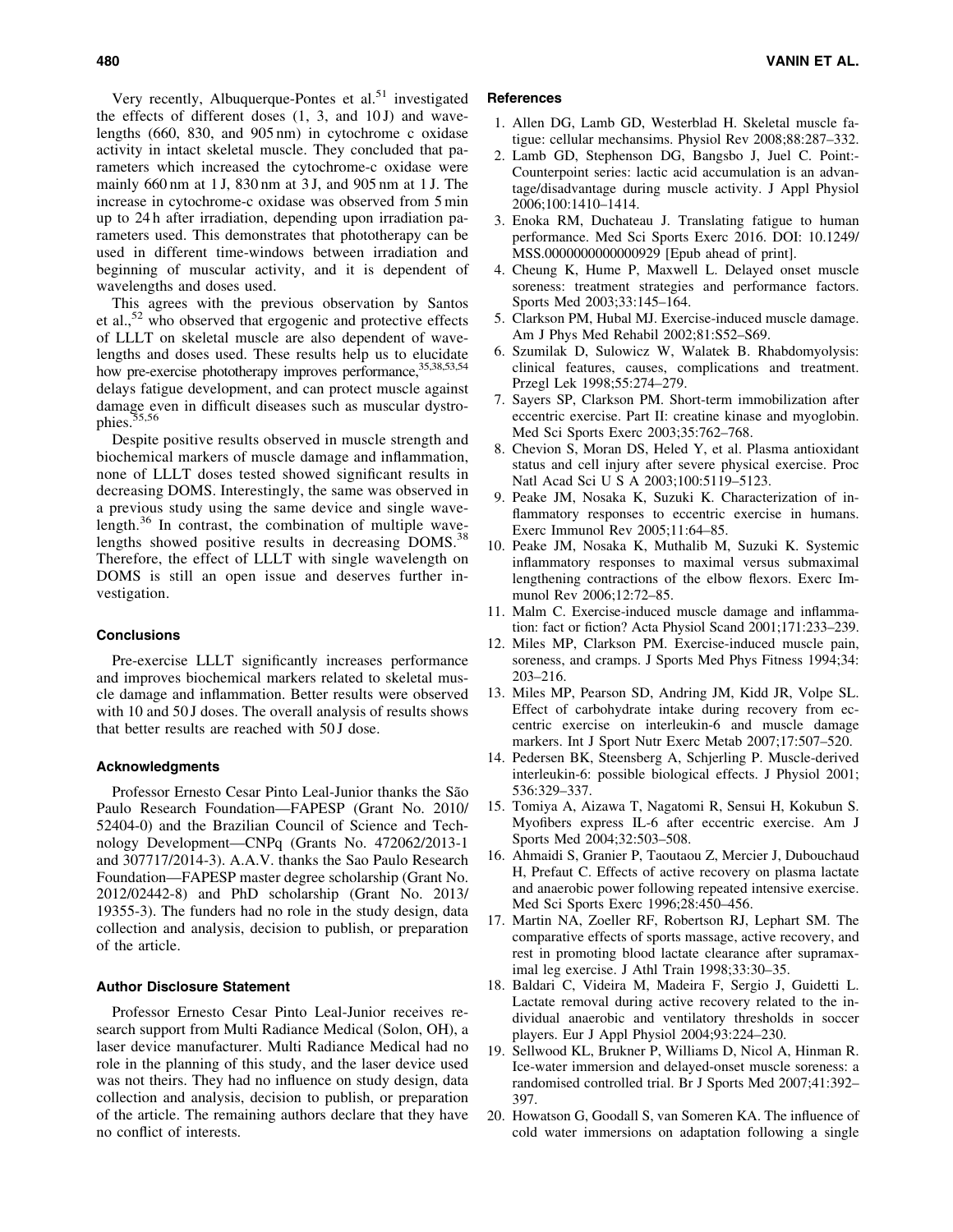bout of damaging exercise. Eur J Appl Physiol 2009;105: 615–621.

- 21. Weerapong P, Hume PA, Kolt GS. The mechanisms of massage and effects on performance, muscle recovery and injury prevention. Sports Med 2005;35:236–256.
- 22. Coffey V, Leveritt M, Gill N. Effect of recovery modality on 4-hour repeated treadmill running performance and changes in physiological variables. J Sci Med Sport 2004; 7:1–10.
- 23. Gill ND, Beaven CM, Cook C. Effectiveness of post-match recovery strategies in rugby players. Br J Sports Med 2006; 40:260–263.
- 24. Dowzer CN, Reilly T, Cable NT. Effects of deep and shallow water running on spinal shrinkage. Br J Sports Med 1998;32:44–48.
- 25. Barnett A. Using recovery modalities between training sessions in elite athletes: does it help? Sports Med 2006;36: 781–796.
- 26. Lattier G, Millet GY, Martin A, Martin V. Fatigue and recovery after high-intensity exercise. Part II: recovery interventions. Int J Sports Med 2004;25:509–515.
- 27. Huang YY, Chen AC, Carrol JD. Biphasic dose response in low level light therapy. Dose Response 2009;7:358– 383.
- 28. Leal Junior EC, Lopes-Martins RA, Dalan F, et al. Effect of 655-nm low-level laser therapy on exercise-induced skeletal muscle fatigue in humans. Photomed Laser Surg 2008; 26:419–424.
- 29. Leal Junior EC, Lopes-Martins RA, Vanin AA, et al. Effect of 830 nm low-level laser therapy in exercise-induced skeletal muscle fatigue in humans. Lasers Med Sci 2009; 24:425–431.
- 30. Leal Junior EC, Lopes-Martins RA, Baroni BM, et al. Comparison between single-diode low-level laser therapy (LLLT) and LED multi-diode (cluster) therapy (LEDT) applications before high-intensity exercise. Photomed Laser Surg 2009;27:617–623.
- 31. Leal Junior EC, Lopes-Martins RA, Rossi RP, et al. Effect of cluster multi-diode light emitting diode therapy (LEDT) on exercise-induced skeletal muscle fatigue and skeletal muscle recovery in humans. Lasers Surg Med 2009;41:572–577.
- 32. Leal Junior EC, Lopes-Martins RA, Baroni BM, et al. Effect of 830 nm low-level laser therapy applied before highintensity exercises on skeletal muscle recovery in athletes. Lasers Med Sci 2009;24:857–863.
- 33. Leal Junior EC, Lopes-Martins RA, de Almeida P, Ramos L, Iversen VV, Bjordal JM. Effect of low-level laser therapy (GaAs 904 nm) in skeletal muscle fatigue and biochemical markers of muscle damage in rats. Eur J Appl Physiol 2010;108:1083–1088.
- 34. Leal Junior EC, Lopes-Martins RA, Frigo L, et al. Effects of low-level laser therapy (LLLT) in the development of exercise-induced skeletal muscle fatigue and changes in biochemical markers related to post-exercise recovery. J Orthop Sports Phys Ther 2010;40:524–532.
- 35. Leal-Junior EC, Vanin AA, Miranda EF, de Carvalho PdeT, Dal Corso S, Bjordal JM. Effect of phototherapy (low-level laser therapy and light-emitting diode therapy) on exercise performance and markers of exercise recovery: a systematic review with meta-analysis. Lasers Med Sci 2015;30: 925–939.
- 36. Baroni BM, Leal Junior EC, De Marchi T, Lopes AL, Salvador M, Vaz MA. Low level laser therapy before ec-

centric exercise reduces muscle damage markers in humans. Eur J Appl Physiol 2010;110:789–796.

- 37. Joensen J, Demmink JH, Johnson MI, Iversen VV, Lopes-Martins RAB, Bjordal JM. The thermal effects of therapeutic lasers with 810 and 904 nm wavelengths on human skin. Photomed Laser Surg 2011;29:145–153.
- 38. Antonialli FC, De Marchi T, Tomazoni SS, et al. Phototherapy in skeletal muscle performance and recovery after exercise: effect of combination of super-pulsed laser and light-emitting diodes. Lasers Med Sci 2014;29:1967–1976.
- 39. Dos Reis FA, da Silva BA, Laraia EM, et al. Effects of preor post-exercise low-level laser therapy (830 nm) on skeletal muscle fatigue and biochemical markers of recovery in humans: double-blind placebo-controlled trial. Photomed Laser Surg 2014;32:106–112.
- 40. Fallon KE, Sivyer G, Sivyer K, Dare A. The biochemistry of runners in a 1600 km ultramarathon. Br J Sports Med 1999;33:264–269.
- 41. Fehrenbach E, Niess AM, Schlotz E, Passek F, Dickhuth HH, Northoff H. Transcriptional and translational regulation of heat shock proteins in leukocytes of endurance runners. J Appl Physiol 2000;89:704–710.
- 42. Takema T, Yamaguchi M, Abiko Y. Reduction of plasminogen activator activity stimulated by lipopolysaccharide from periodontal pathogen in human gingival fibroblasts by low-energy laser irradiation. Lasers Med Sci 2000;15:35–42.
- 43. Aimbire F, Albertini R, Pacheco MT, et al. Low-level laser therapy induces dose-dependent reduction of TNFalpha levels in acute inflammation. Photomed Laser Surg 2006; 24:33–37.
- 44. Aimbire F, Lopes-Martins RA, Albertini R, et al. Effect of low-level laser therapy on hemorrhagic lesions induced by immune complex in rat lungs. Photomed Laser Surg 2007; 25:112–117.
- 45. Albertini R, Aimbire FS, Correa FI, et al. Effects of different protocol doses of low power gallium-aluminum-arsenate (Ga-Al-As) laser radiation (650 nm) on carrageenan induced rat paw ooedema. J Photochem Photobiol B 2004;74:101– 107.
- 46. Albertini R, Villaverde AB, Aimbire F, et al. Antiinflammatory effects of low-level laser therapy (LLLT) with two different red wavelengths (660 nm and 684 nm) in carrageenan-induced rat paw edema. J Photochem Photobiol B 2007;89:50–55.
- 47. Bjordal JM, Lopes-Martins RA, Iversen VV. A randomised, placebo controlled trial of low level laser therapy for activated achilles tendinitis with microdialysis measurement of peritendinous prostaglandin E2 concentrations. Br J Sports Med 2006;40:76–80.
- 48. Lim W, Kim J, Kim S, et al. Modulation of lipopolysaccharide-induced NF- $\kappa$ B signaling pathway by 635 nm irradiation via heat shock protein 27 in human gingival fibroblast cells. Photochem Photobiol 2013;89:199–207.
- 49. Moriyama Y, Moriyama EH, Blackmore K, Akens MK, Lilge L. In vivo study of the inflammatory modulating effects of low-level laser therapy on iNOS expression using bioluminescence imaging. Photochem Photobiol 2005;81: 1351–1355.
- 50. Hayworth CR, Rojas JC, Padilla E, Holmes GM, Sheridan EC, Gonzalez-Lima F. In vivo low-level light therapy increases cytochrome oxidase in skeletal muscle. Photochem Photobiol 2010;86:673–680.